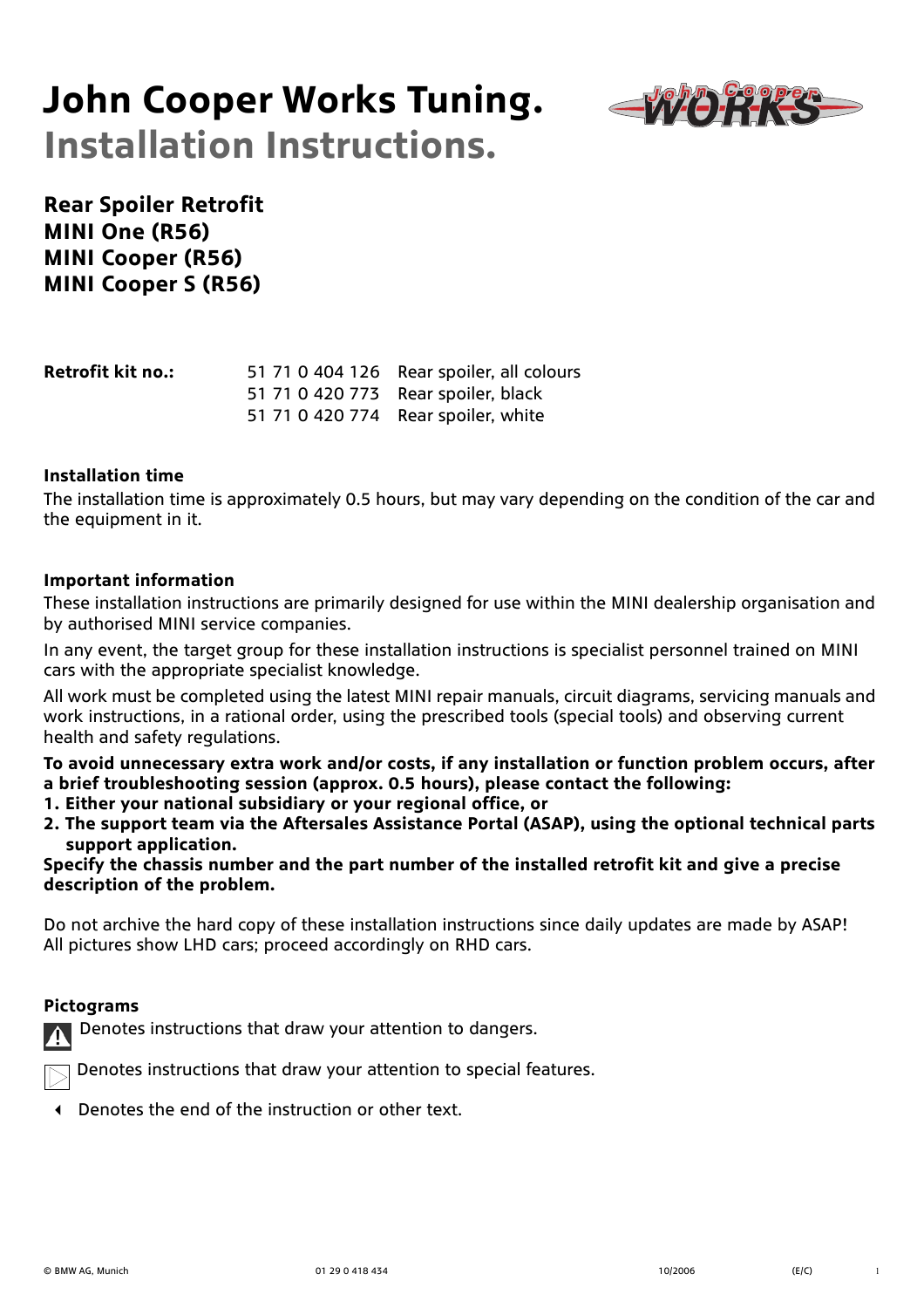### **Installation information**

The installation is shown in part for the left side of the vehicle only, proceed in the same way for the right side of the vehicle.

The assembly of spoiler **A** after painting is carried out in reverse order.

### **Painting instructions**

Primed parts must be pre-treated accordingly. When painting, comply with the MINI painting instructions.

#### **Notes on ordering**

In the case of the primed retrofit kit, cover **B** is not included in the parts kit and must be ordered separately.

### **Special tools required**

51 0 300, Hand roller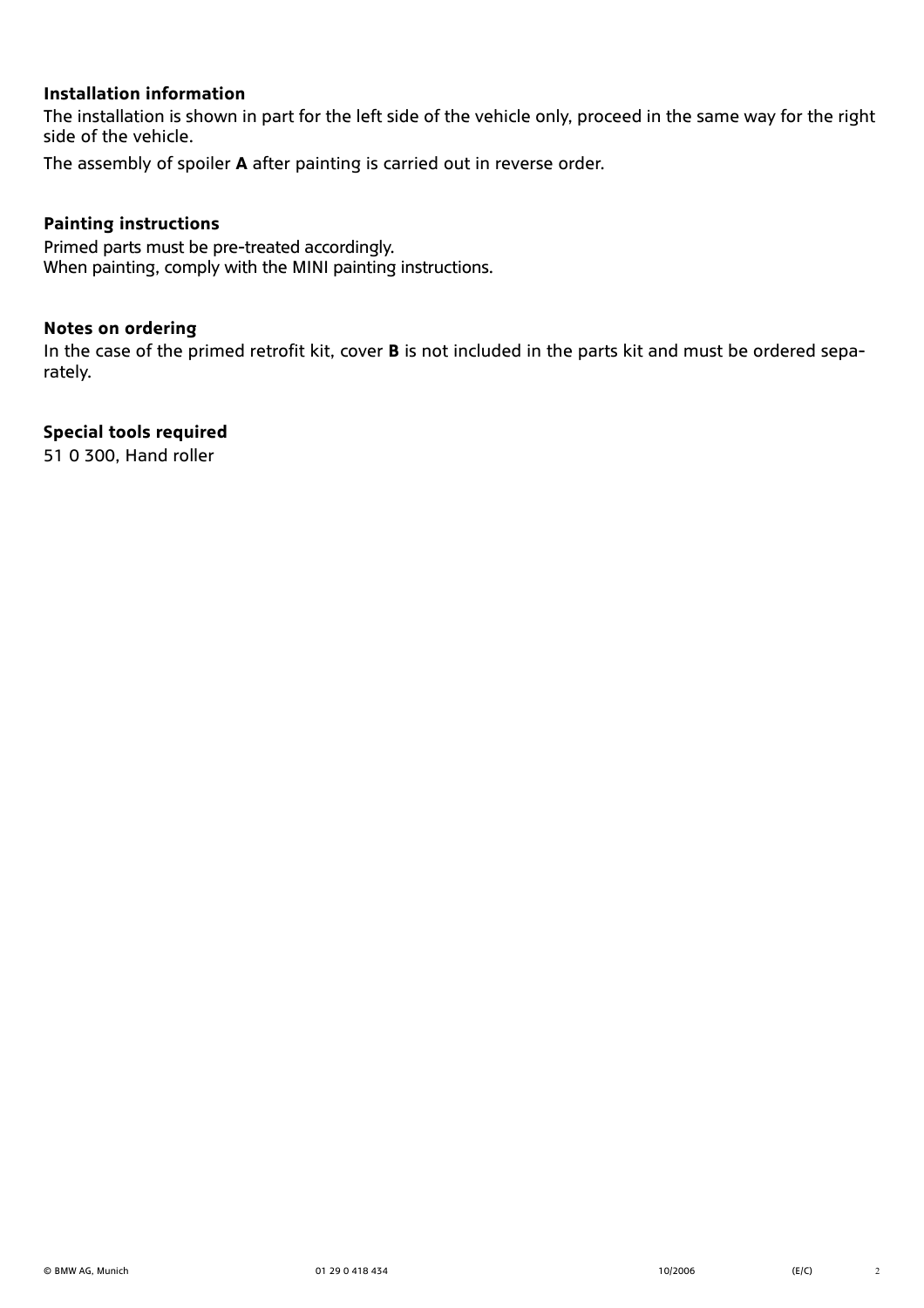### **Contents**

| Chapter | Page |
|---------|------|
|         |      |
|         |      |
|         |      |
|         |      |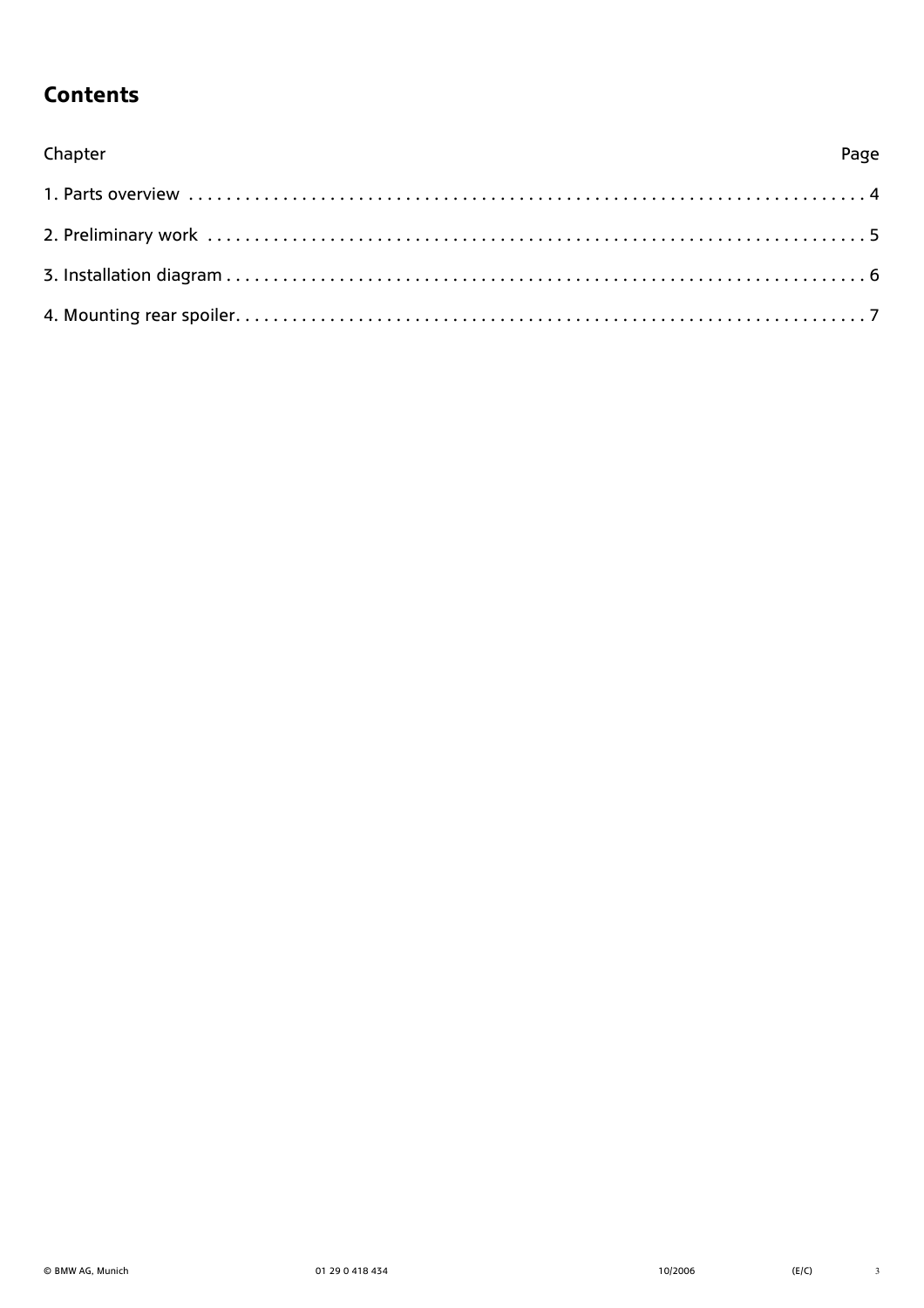### <span id="page-3-0"></span>**1. Parts overview**



056 0080 E

**Legend A** Rear spoiler (1x) **B** Cover (1x),

In the case of the primed retrofit kit, this is already glued onto the spoiler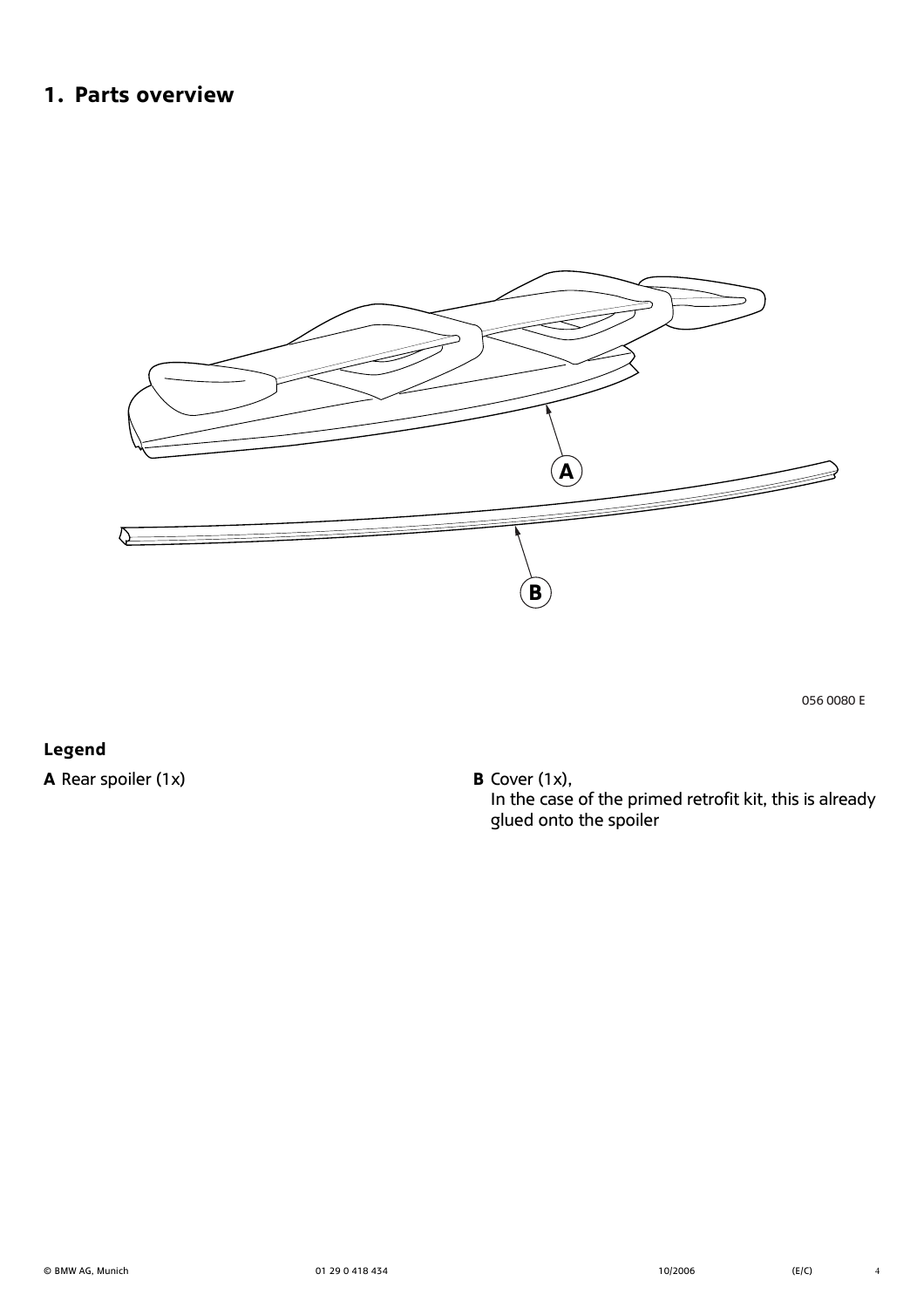## <span id="page-4-0"></span>**2. Preliminary work**

|                                                | TIS No.   |
|------------------------------------------------|-----------|
| Dismantle the following components beforehand: |           |
| Remove and attach rear spoiler                 | 51 71 412 |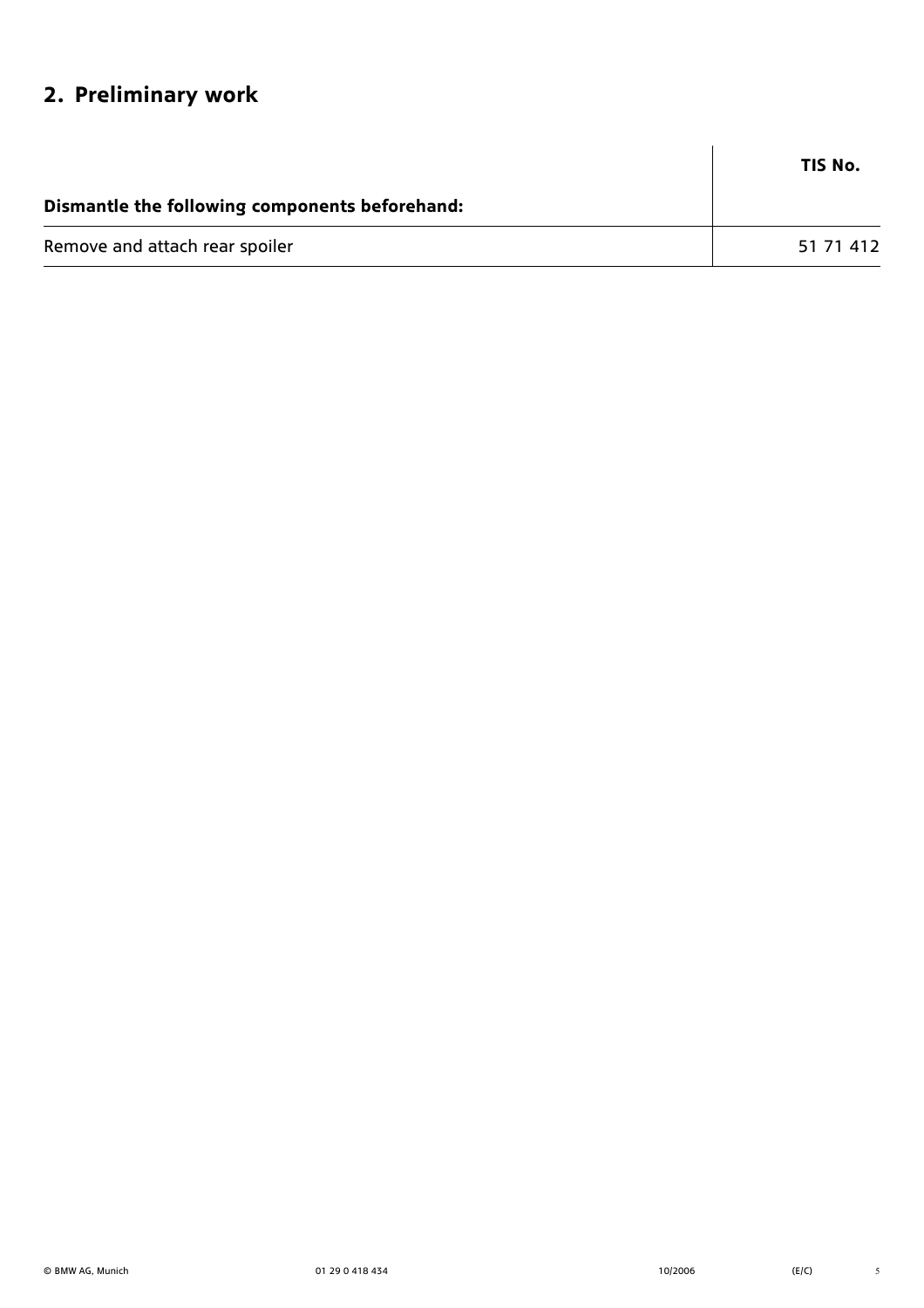# <span id="page-5-0"></span>**3. Installation diagram**



### **Legend**

**A** Rear spoiler

**B** Cover